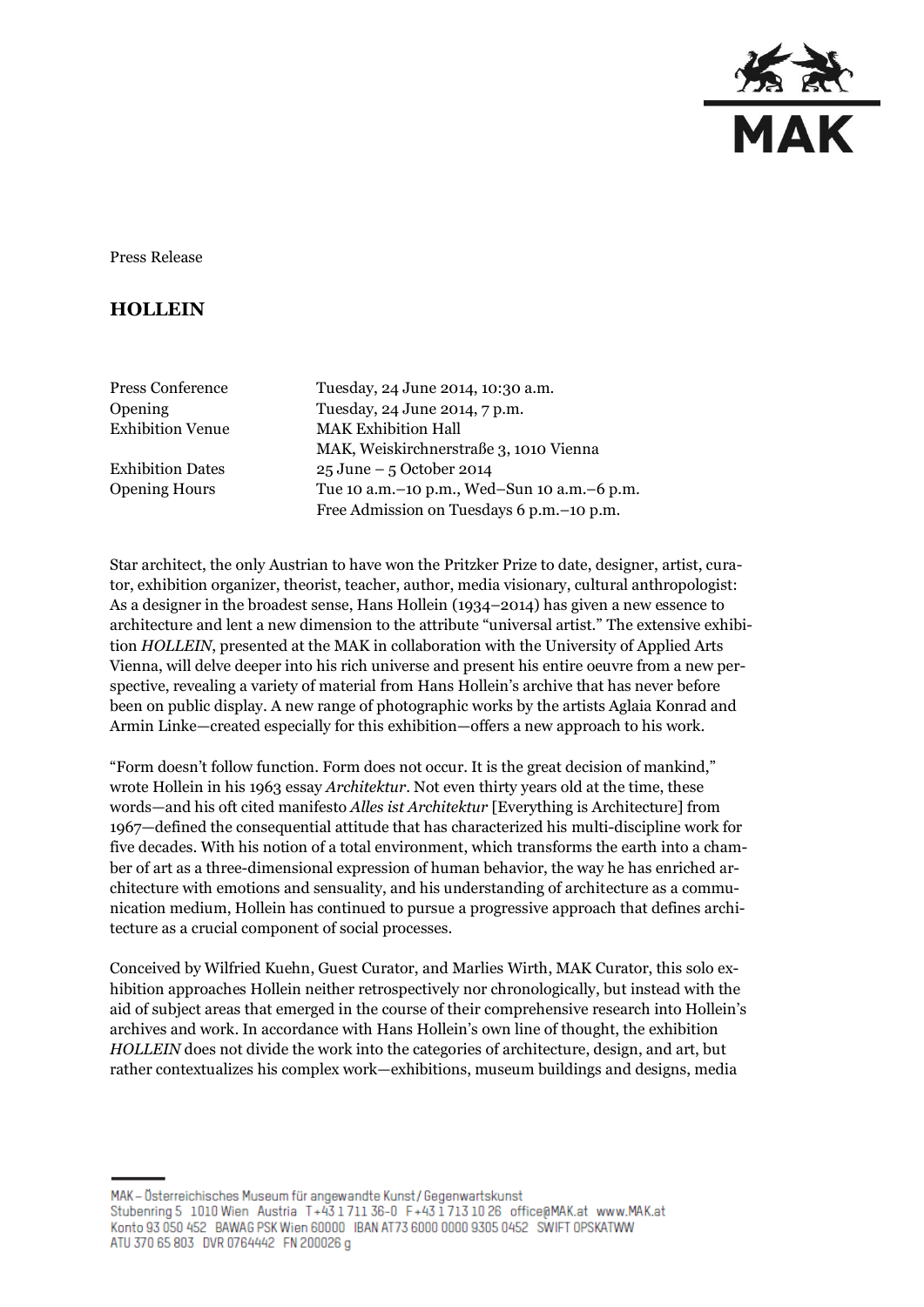

objects, display architecture, city models, and utopian environments on the basis of working models, original drawings, objects and relicts from exhibitions, sketches, notes, scratch paper, photographs, films, etc.—by means of an exhibition layout that functions like a journey through analogies of sense and form.

Hollein's visionary architectural concept of the "cloverleaf principle" ("*Kleeblattprinzip*"), which he developed for the first museum building he designed, the Museum Abteiberg (Mönchengladbach, 1982), has been taken up as an archetype in the exhibition architecture. Thanks to its diagonal arrangement of square rooms, this outstanding room layout facilitates both entirely new lines of sight and interconnections in content between the individual rooms and the works presented in them. The typical symmetry of the MAK Exhibition Hall is disrupted, instead conveying an exhibition experience that renders Hollein's design principles palpable.

The fact that Hollein does not consider exhibiting to be simply the showing of objects, but above all the creation of meaning through context, is particularly manifest in his pioneering exhibition projects, as is clearly shown in the section of the exhibition called *Media Objects*. An example of this is the *Austriennale*, the Austrian participation in the Triennale di Milano in 1968, which was curated and designed by Hollein. Hollein transformed the exhibition of Austrian products into a *Gesamtkunstwerk* with a performative character, staged snow as an Austrian mass and cultural product, and rows of Bene-brand ring binders as a symbol of bureaucracy. Visitors were involved in the curatorial concept, for example with the *Frustrationstür* [Frustration Door], on which only one of the many handles worked, or as wearers of the red-white-red *Österreich-Brille* [Austria-Goggles], which were produced on location. In one of his important exhibitions, *MANtransFORMS* (1976)—the inaugural exhibition of the Cooper Hewitt National Museum of Design in New York—Hollein undertook an analysis of the "world designed by humans," which is still relevant today, and with his anthropological concept of design made a groundbreaking statement regarding the fundamental question: "What is design?"

In his contribution to the design exhibition *Selection66* (MAK, 1966) or in the exhibitions *Papier* [Paper] (Design Center, Vienna, 1972) and *Eternit* (International Water Management Congress, Hofburg, Vienna, 1969), which are presented in the exhibition *HOLLEIN* in the form of original exhibits, design drawings, and sketches, Hollein also demonstrated innovative strategies in dealing with various subjects and materials.

In the section *Display Architecture*, drawings, collages, photographs, and models address Hans Hollein's recurring toying with archaic symbols and architectural metaphors. Skyscrapers, towers and pillars, for example, gain form and function as a display in the Glassware and Ceramic Museum in Teheran (1978) in the same way as did the palm tree that became the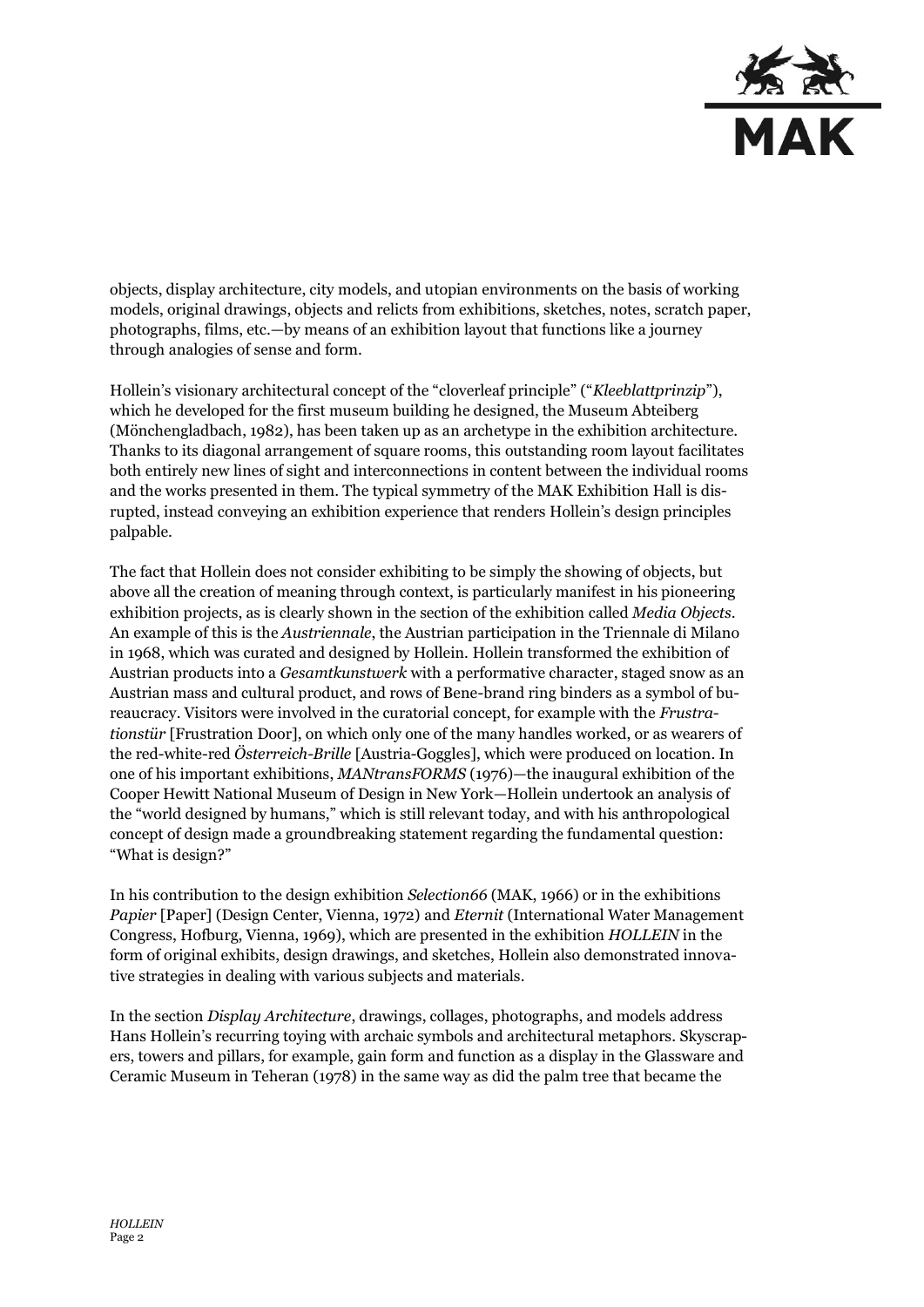

logo of the Österreichisches Verkehrsbüro (Austrian Travel Agency, 1978–1985) or the portal of the *Feigen Gallery* (1969) in New York, which Hollein conceived as innovative exhibition machinery. Even the *SBF Tower* office block that is currently under construction in Shenzhen, China, which is almost sculptural and is furnished with integrated gardens (contracting authority: Southern Asset Management Co. Ltd./Bosera Asset Management Co. Ltd) is significantly more than mere rational architecture and stands in striking contrast to the other highrise buildings in its surroundings.

Dominant in Hollein's work is his interest for the not directly functional, for apparently peripheral architectural elements. A perfect example of this distinctive characteristic is to be found in the exhibition section *City Models*: Hollein's iconic contribution to the first Architecture Biennale in Venice (1980), for which international architects were invited to design a hypothetical street in the arsenals with prototypical façades under the title *Strada Novissima*. In the legendary exhibition he curated called *Traum und Wirklichkeit 1870–1930* (*Dream and Reality 1870–1930*, 1985) at the Wien Museum in the Künstlerhaus, Vienna, Hollein redefined the culture-historical examination of the Wiener Moderne (Viennese Modern Age) by means of prominent staging.

One room is dedicated to Hans Hollein's contribution to the Austrian pavilion at the Art Biennale in Venice in 1972, *Werk und Verhalten, Leben und Tod. Alltägliche Situationen* [Work and Behavior, Life and Death. Everyday Situations] in the exhibition at the MAK. Surviving original exhibits enable a conceptual reconstruction of the situation in the pavilion. The project makes direct reference to his installation *Alles ist Architektur. Eine Ausstellung zum Thema Tod* [Everything is Architecture. An Exhibition on the Subject of Death] (Mönchengladbach, 1970), an archeological field in which Hollein invited visitors to dig for coins and golf clubs. Ultimately this would lead to his first large-scale project, the Museum Abteiberg Mönchengladbach (start of construction 1972; opening 1982).

Hollein's design for the Museum Abteiberg Mönchengladbach, which has influenced the debate about museum architecture for decades, also forms the starting point for the section *Art Worlds*, which shows Hollein as a museum architect and city planner. Based on the idea of the archeological dig, he integrated the museum's building into the side of a hill and hence inseparably connected the building with its surroundings. The diagonal layout of the interior rooms ("cloverleaf principle") enables a dialectic spatial experience. Working models, drawings, sections, and plans recall the development of the museum building. The Museum für Moderne Kunst (MMK, Museum of Modern Art) in Frankfurt (1991), which is often referred to as a "piece of cake," the spectacular and largely subterranean museum for volcanicity *Vulcania* (2002) in Saint-Ours-Les-Roches, Auvergne, France, as well as the unrealized—despite winning the competition—and revolutionary design for a museum in Mönchsberg in Salzburg (1989), reveal Hollein to be someone who pushes the boundaries in much the same way as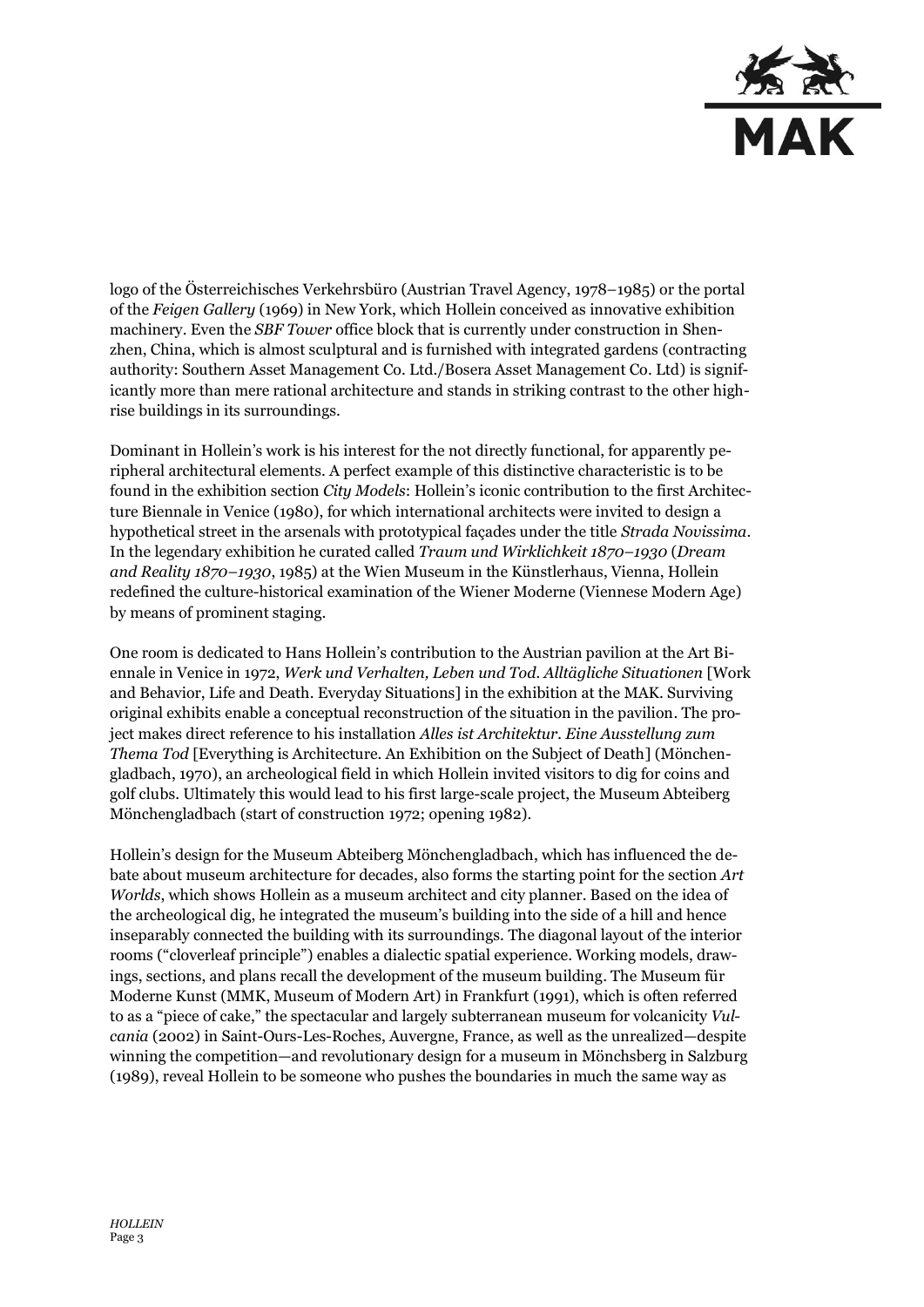

does his study for a Guggenheim Museum in Vienna (1990), which has remained confined to the paper it was drawn on, or his designs for an experimental museum in St. Louis (1960s).

The relation between object, space and landscape is a common theme in Hollein's work. The section *Environments/Built Landscapes* addresses these "springboards" on the basis of numerous drawings of outstanding artistic quality, which show designs for sanctuaries and churches, for the legendary Viennese shops Retti and Schullin, or for artistic landscapes. Black and white photographs, which Hollein took in the 1960s in St. Margareten in Burgenland, Austria, and which were displayed in the exhibition *sites* (Richard Feigen Gallery, Chicago, 1969), can be seen alongside his famous collages with aircraft carriers and his renowned *"*Architecture Pills" (*non-physical Environments*, 1967).

A walk-in *Archive*—based on original materials from Hans Hollein's archive—deepens the visitors' insights into his thought and work processes in this exhibition at the MAK. Here, photographs and selected film pieces can be seen, including the acclaimed *Österreichisches Porträt* [Austrian Portrait] for the ORF (1969) and films on his work by the well-known Austrian director and friend of Hollein, Paulus Manker.

A significant element of the exhibition is the photographic works of the contemporary artists Aglaia Konrad and Armin Linke, which enable a new visual contemplation of Hollein's architecture. On the invitation of the MAK, they photographed pioneering Hollein buildings from the past five decades anew. Key examples of his museum buildings like the Museum Abteiberg in Mönchengladbach (1982), the MMK Frankfurt (1991), the Glassware and Ceramic Museum in Teheran (1978) or Vulcania (2002), as well as the orientation and communication system Medialines that was installed on occasion of the Olympic games in Munich (1972), can be appreciated alongside Hollein's famous projects in the city center of Vienna, including the former candle shop Retti (now Juwelen Y. GADNER; 1965), the boutique CM (1967) and the former jeweler's Schullin on the Graben (1974). The photographs by both artists are displayed in various formats and sequences and complement each other to create a conceptual spatial collage.

The *HOLLEIN* exhibition at MAK (25 June – 5 October 2014) is being prepared in cooperation with the Museum Abteiberg Mönchengladbach, which is presenting its own new portrayal of Hans Hollein's oeuvre with its exhibition *Hans Hollein: Everything is Architecture*  (13 April – 28 September 2014). The exhibition at the MAK will be accompanied by a publication focusing on the new photographic works by Aglaia Konrad and Armin Linke; this was produced in cooperation with the Museum Abteiberg Mönchengladbach and will be released in July 2014.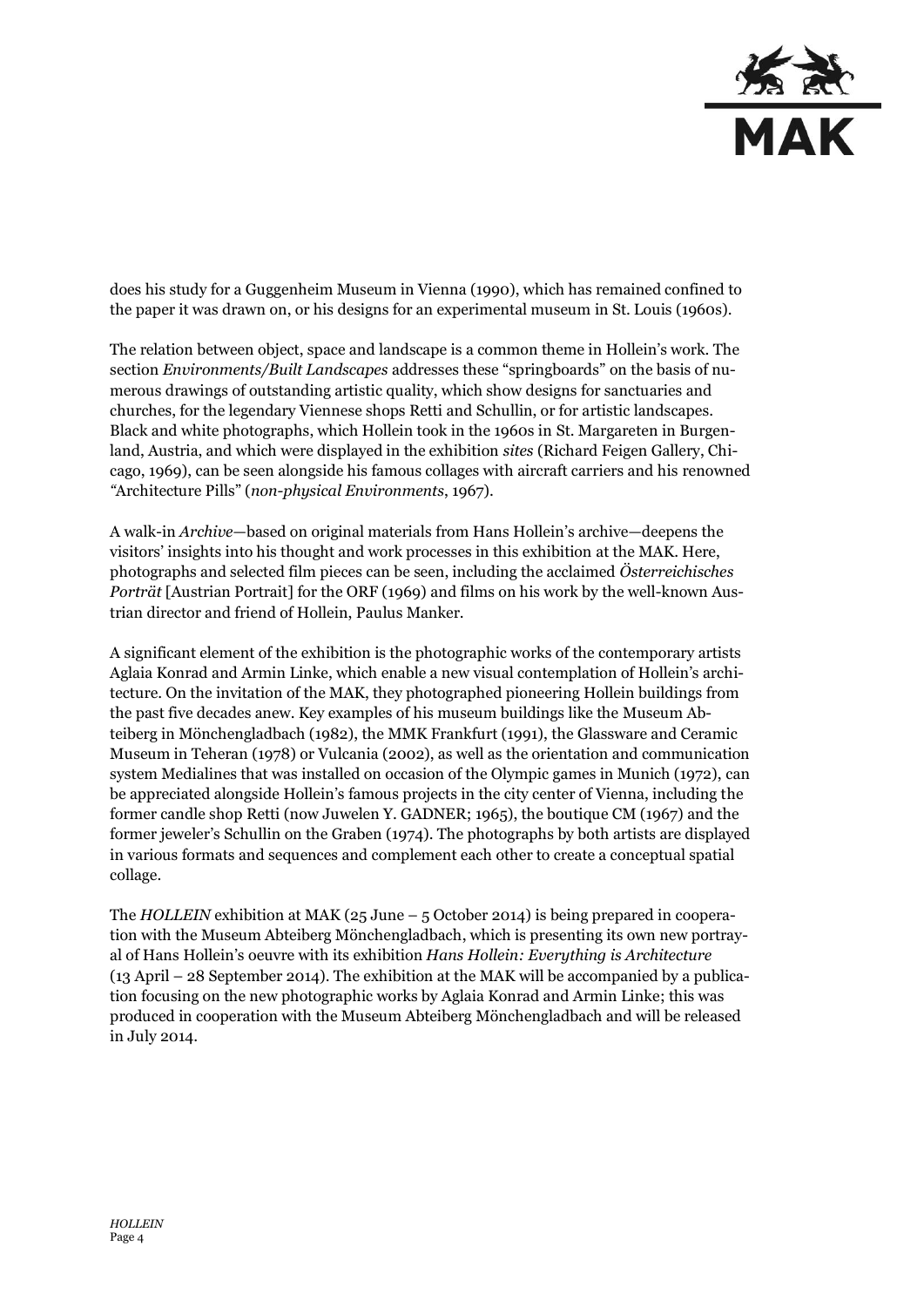

Cooperation Partner: University of Applied Arts Vienna

Main Sponsors: BAI Bauträger Austria Immobilien GmbH WED Wiener Entwicklungsgesellschaft für den Donauraum

Supported By: Vienna City Administration, Municipal Department 7 – Cultural Affairs MAK ART SOCIETY (MARS)

Press photos relating to the exhibition and biographies of Hans Hollein, Aglaia Konrad, and Armin Linke are available for download at MAK.at/press.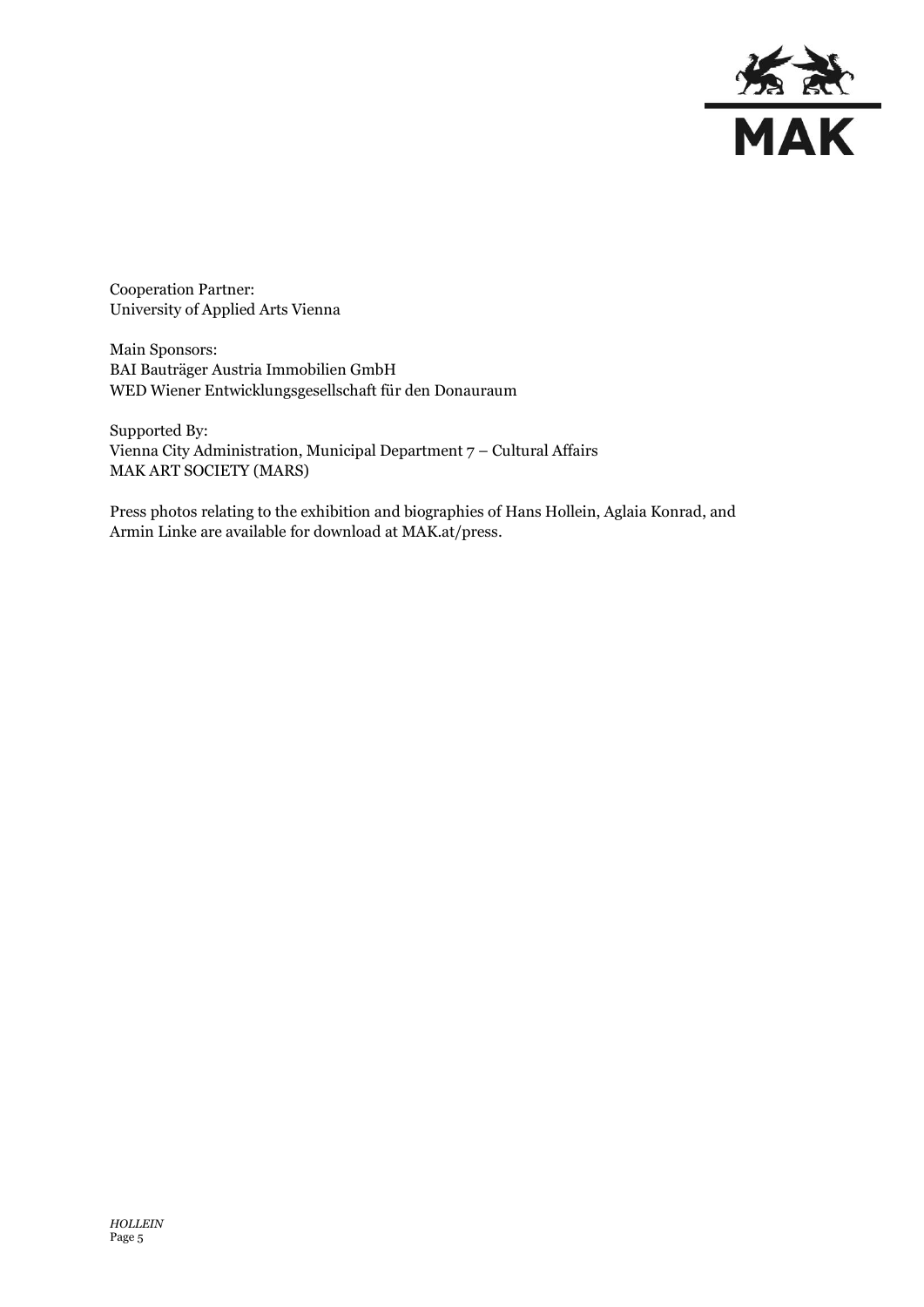

Press Fact Sheet

## **HOLLEIN**

| <b>Press Conference</b><br>Opening<br><b>Exhibition Venue</b> | Tuesday, 24 June 2014, 10:30 a.m.<br>Tuesday, 24 June 2014, 7 p.m.<br><b>MAK Exhibition Hall</b> |
|---------------------------------------------------------------|--------------------------------------------------------------------------------------------------|
| <b>Access to the Press</b><br>Conference and Opening          | MAK, Weiskirchnerstraße 3, 1010 Vienna                                                           |
| Access to the Exhibition                                      | MAK, Stubenring 5, 1010 Vienna                                                                   |
| <b>Exhibition Dates</b>                                       | 25 June - 5 October 2014                                                                         |
| <b>Opening Hours</b>                                          | Tue 10 a.m.-10 p.m., Wed-Sun 10 a.m.-6 p.m.                                                      |
|                                                               | Free Admission on Tuesdays 6 p.m. - 10 p.m.                                                      |
| <b>Guest Curator</b>                                          | Wilfried Kuehn                                                                                   |
| Curator                                                       | Marlies Wirth, MAK Curator                                                                       |
| <b>Exhibition Architecture</b>                                | Wilfried Kuehn, Michael Wallraff                                                                 |
| Graphic Design                                                | Perndl+Co                                                                                        |
| Curator-guided Tour                                           | Thursday, 18 September 2014, 5 p.m.<br>with Wilfried Kuehn, Guest Curator, and Marlies Wirth,    |
|                                                               | <b>MAK Curator</b>                                                                               |
| <b>Guided Tours</b>                                           | June, July, August: each Saturday, 3 p.m.<br>Program September and October online at MAK.at      |
| Supplemental Program                                          | Talk about Hollein!                                                                              |
|                                                               | Penal Talk                                                                                       |
|                                                               | Tuesday, 24 June 2014, 2-4:30 p.m.                                                               |
|                                                               | Location: Aktsaal of the University of Applied Arts Vienna                                       |
|                                                               | <b>Exhibition Talk</b>                                                                           |
|                                                               | Saturday, 4 October 2014, 11 a.m.                                                                |
|                                                               | Curators Marlies Wirth and Wilfried Kuehn in dialog with                                         |
|                                                               | Lilli Hollein, Director, VIENNA DESIGN WEEK                                                      |